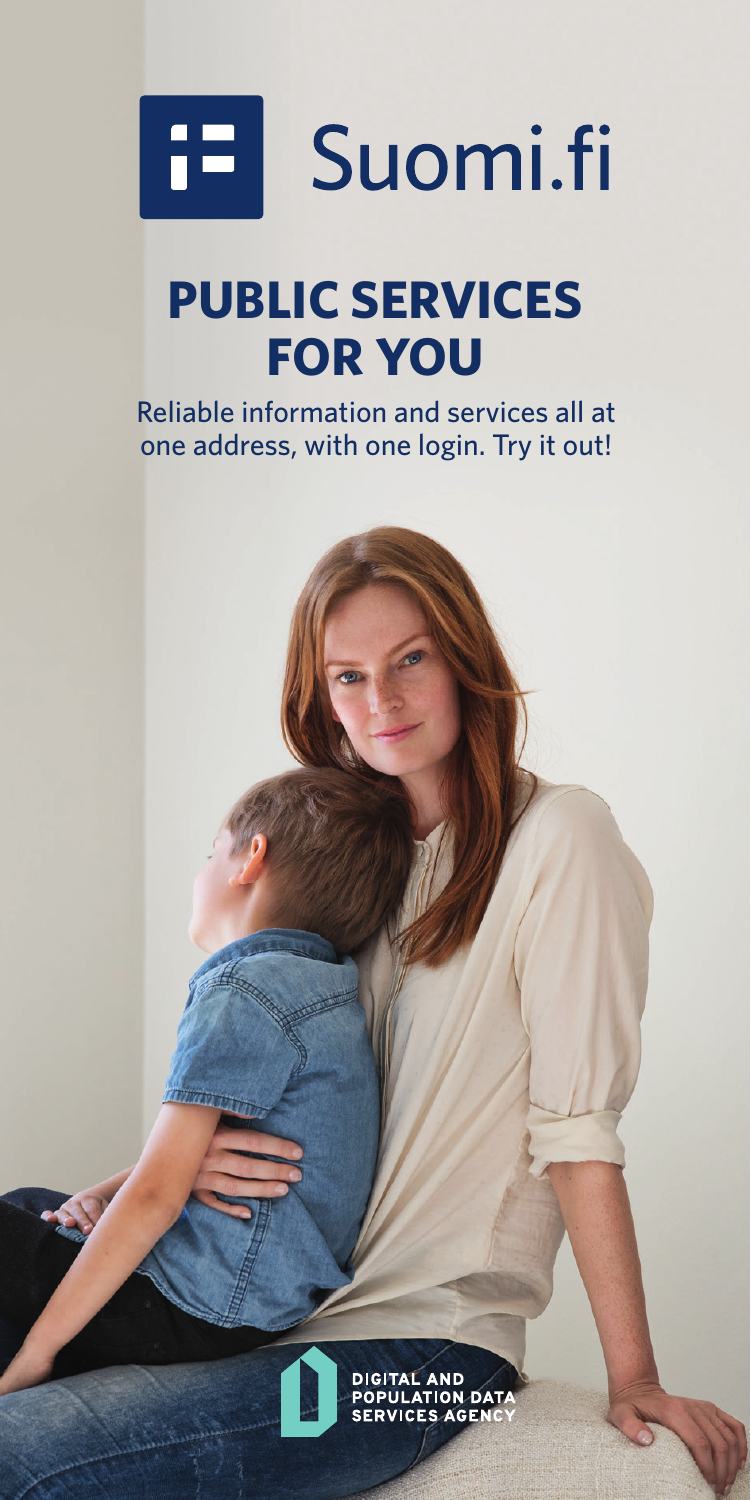

#### **SUOMI.FI PROVIDES HELP FOR LIFE EVENTS**

Suomi.fi is your shortcut to helpful information and your one-stop access to public authorities for your needs, both big and small.

The easy-to-use web service provides answers to your questions for a number of government authorities: What do I need to do, which authority should I contact, and how can I take care of things as easily as possible.

The right information is always accessible, wherever you go. You can use public services when it suits you best.



@suomifi

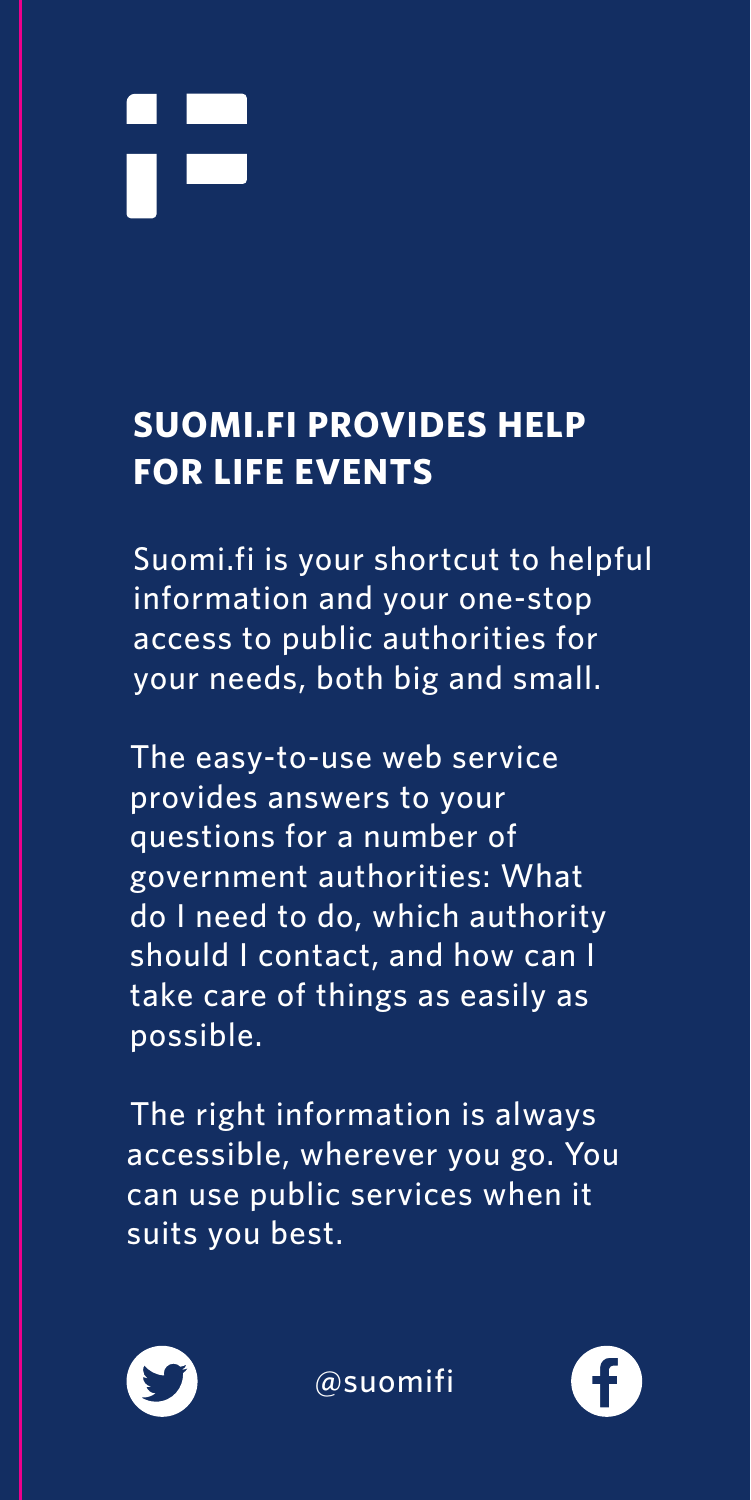

#### **OPEN DOORS WITH ONE LOGIN**

When you sign on to Suomi.fi with your bank id, mobile id or personal id card, you automatically gain access to Kela, Traficom, Customs and several other authorities' services. You can also check your personal information on various registers.

You can use almost all official electronic services with a single identification.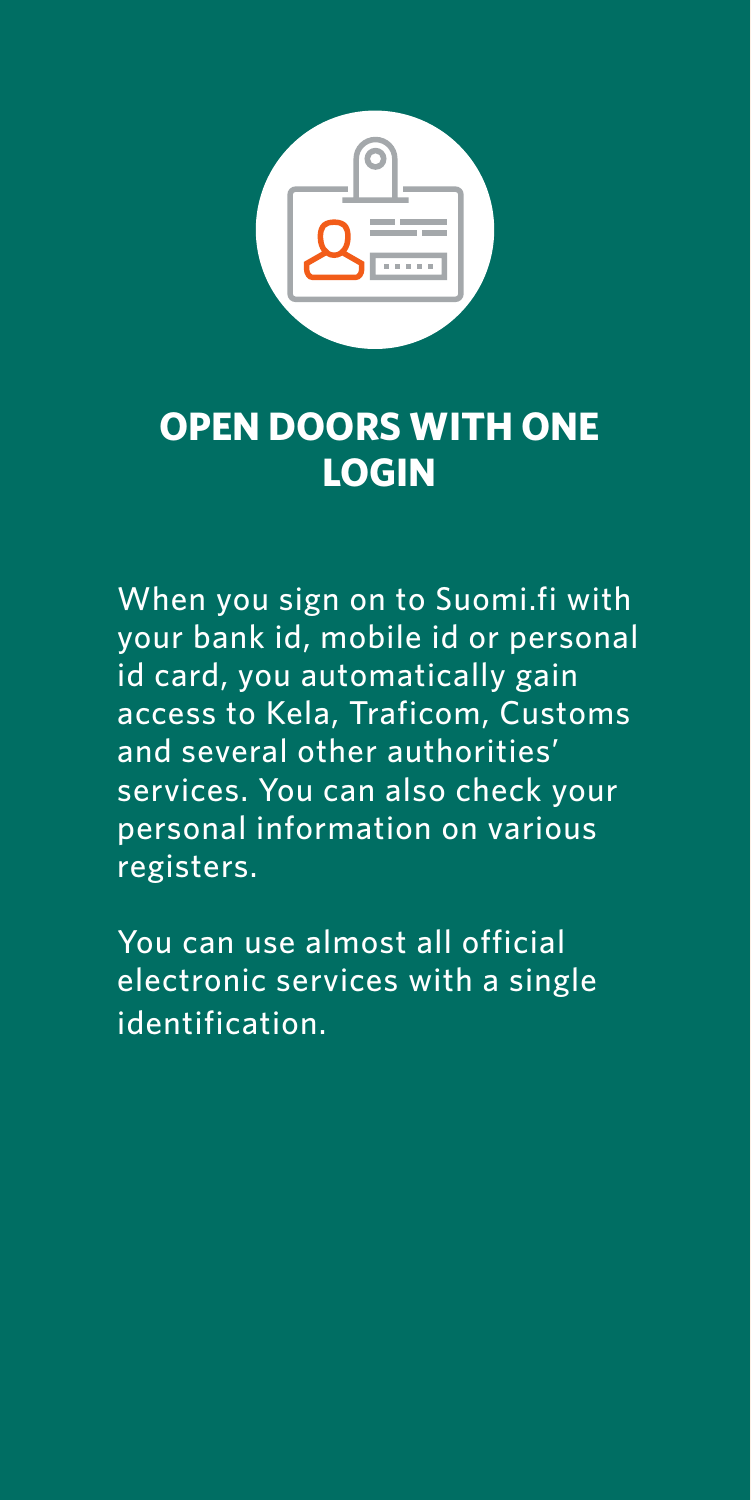

## **ALLOW SOMEONE ELSE TO JA KAIKKI OVET OVAT AUKI HANDLE YOUR MATTERS**

If you are unable or unwilling to deal with officials or companies yourself, you can authorize another person or company to take care of things on your behalf.

Digital authorization is valid when using web services, and it customer service points, such as **e** pharmacies. will also function in offices and

In the future, a growing number of organizations will enable digital authorization. It will ease many everyday challenges, such as on pian tavoitettavissa valta vien tavoitettavissa valta valta valta valta valta vien valta valta vien valta v<br>Valta vien valta valta vien valta vien valta valta valta valta valta valta valta valta valta valta valta valta or your elderly parents. handling matters for your children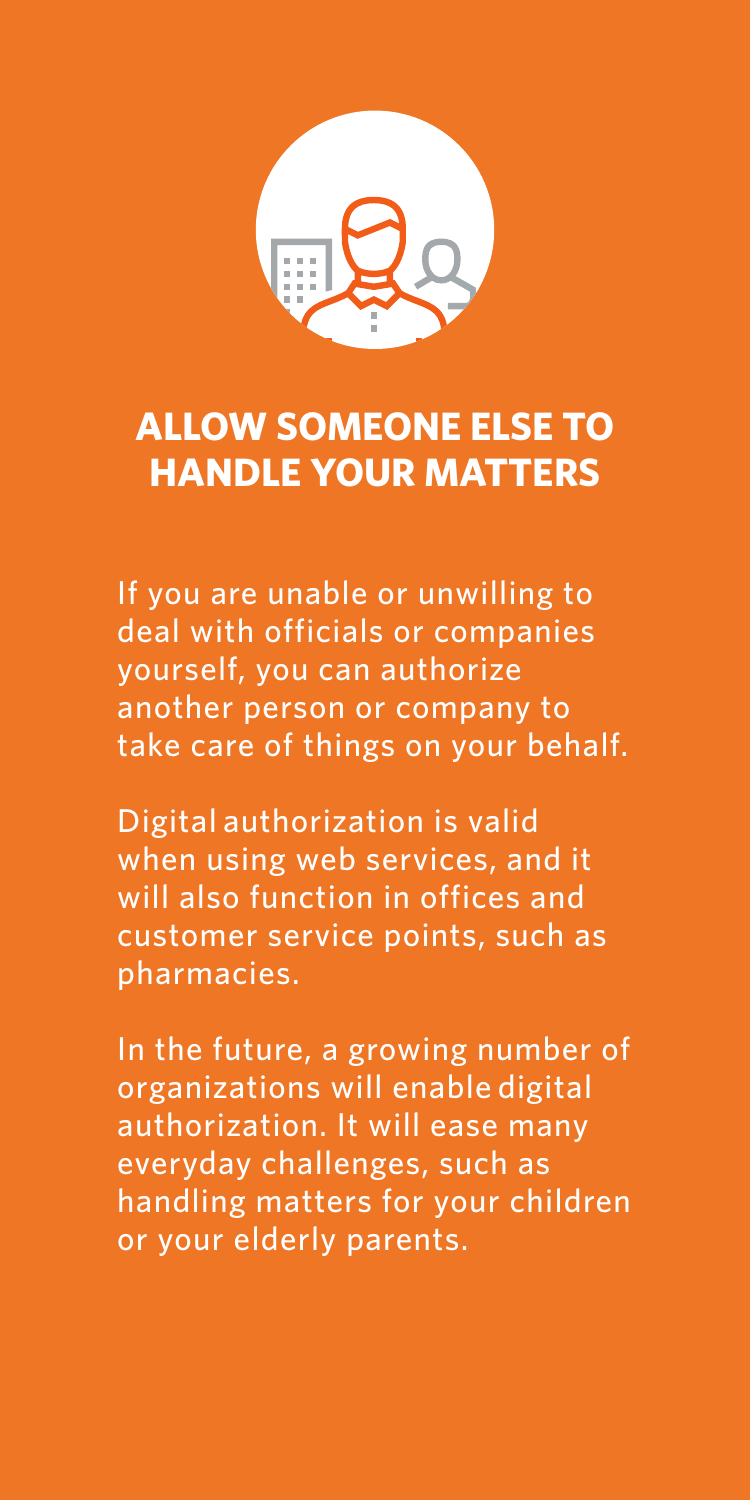

## **COMMUNICATE WITH JA KAIKKI OVET OVAT AUKI AUTHORITIES ONLINE**

Communicating with authorities becomes faster and easier when you can receive releases, decisions and other messages from authorities through the Suomi.fi web service. You are also able to stay in contact with authorities securely using a mobile app.

When messages are delivered directly to and from the right authority, your matters are processed more quickly, and  $\frac{1}{2}$  important information will reach you with no delay—at home, at  $\frac{1}{2}$ the office, or even when you're on<br>... the go.